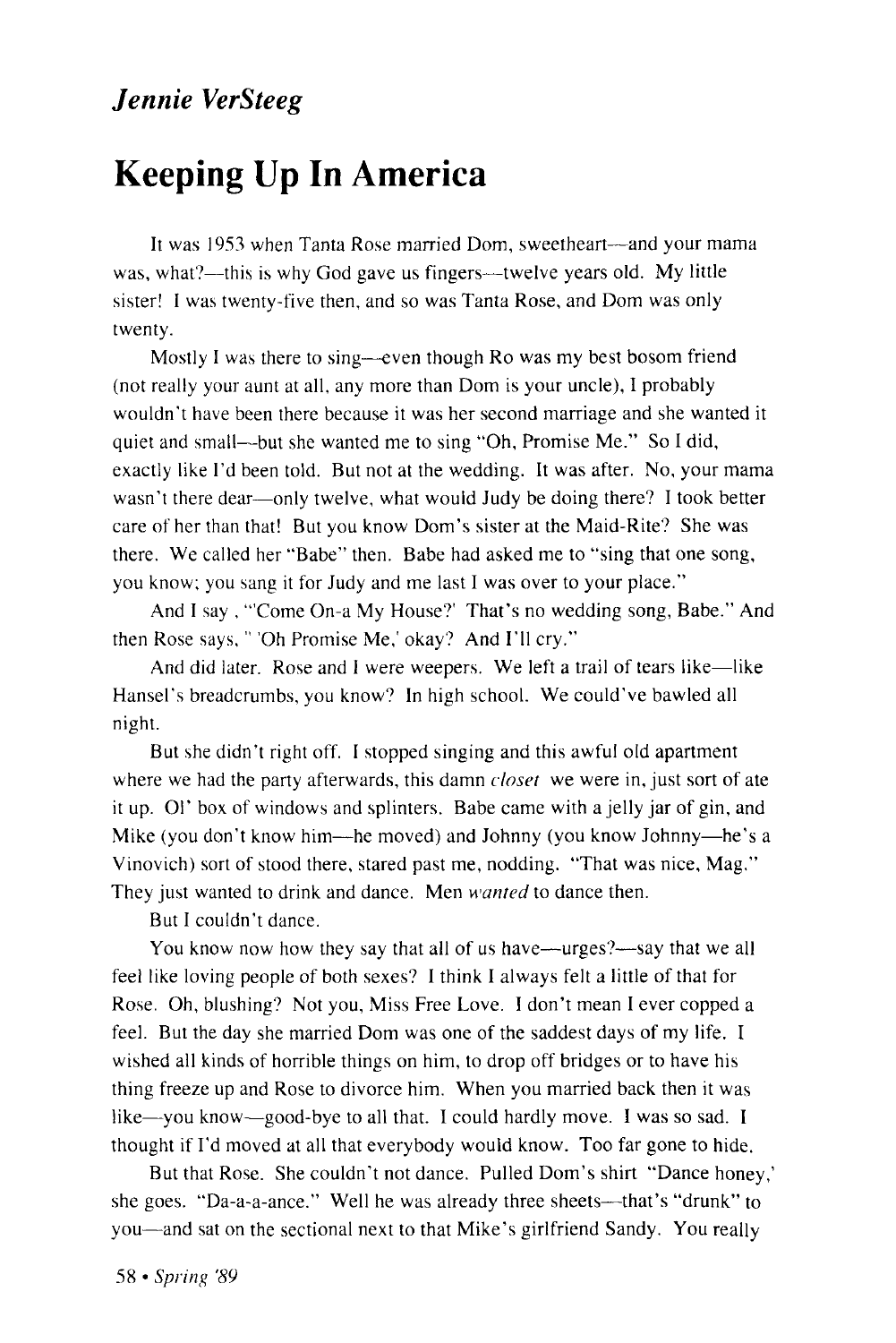## Keeping Up In America

don't know her—she came in from the country when she was in the family way and went right back again when it was over. No, not the old country. The country country. Cows. She was staying in St. Monica's Home for Wayward Girls down by the KRNT Theatre and we always snuck her in after curfew. Okay, Sandy and Dom were on the sectional, Johnny and Babe on the Murphy bed. I was at the window. Always was the quiet one of the bunch. I told the morning-after stories. They all used to call me. "What happened last night?"

Know what? Sometimes? I made it all up.

Anyway, Rose and her stepbrother, Mike, who taught social dance at Arthur Murray, were jitterbugging out on the backdoor landing. They came twirling back in, bit by bit, and Mike tracked in thick black off his shoes. Rose wouldn't stop for love or money, though her pink chenille wedding dress (Chenille! Can you believe it?) was whipping 'round her bony knees. I was saying "Go Rose! Don't step on him, girl." She was always dancing like she had something to get rid of. She was such a scrapper. I always had this angel face here—yeah, this one right here. In high school, on Senior Ridiculous Day, she dressed me up like St. Ursula. Patron of girls.

Her Dom took all us girls on bed rides. Know what a Murphy bed is? He'd take it down out of the wall and position one or two of us upside down on the mattress. Dom's sister Babe—she was all of fourteen—too young, maybe, to drink, took her drink with her, trying not to spill or drop it. Dom yells "Here we go" and pushes the bed into the wall. Then, crash! Babe comes back out of the wall, giggling and holding this handful of broken glass.

Not bleeding.

I never married. It's like that thing I said. I wonder if—what is it? subconsciously?—I though I was saving myself for Rose. I'm not *asking* you. I'm *telling* you.

Strange spring in '53. The trees blown all flat, doubled up like thumbs at the joint. Cold. Dom and Rose broke the news at Alma Cebuhar's St. Joseph's Day party. No darlin' you don't know her either. Wouldn't like her anyway. Well, there we were, all of us fallen Catholics, and Rose had never seen red beer before. She's walking around looking though her beer like some kind of telescope and Dom walks after her yelling "She landed me like a fish!" Holding her by the small hairs at her neck. Everybody yells for them to kiss, and I turn to Johnny and say "Let's go somewhere." He took me home after the streetcars stopped running, and the next day he called up and asked me what happened.

Do I need to tell you more, or do you understand?

Johnny had stood up with me at the j.p.'s house when Dom and Rose got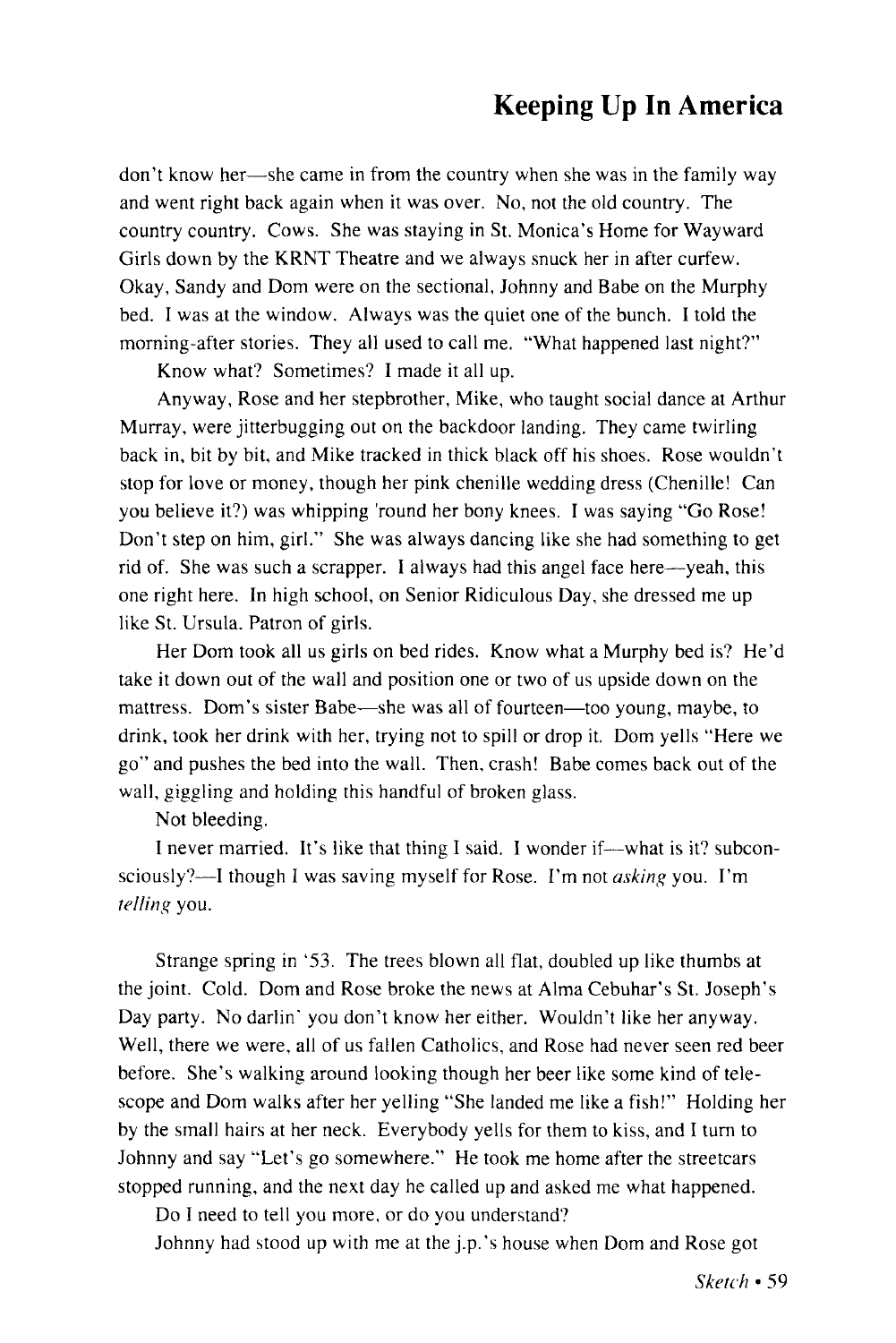## VerSteeg

married. He was stepping out with Babe, and his wife was from the old country. Clara. That was her name. She didn't know about Babe (or any of the other girls). In those days, these poor gals with these arranged marriages, well, you know, there was no comparison to an American girl. We used to think, so much for you. The name of the game is keeping up in America, and the married men just keep turning up like bad change. Fair game.

Clara pulled the weeds around her clothesline like she was proud to have to eat them.

And Johnny'd rented the walk-up over the hardware store "for entertaining" he says!

Rose was so thick sometimes. She stood up to her ankles in a big pile of leaves on the j. p.'s parking and said "We'll have the party there, then. For the wedding and for Halloween." She, Sandy and me took the truck and drove over only to find Dom's sister Babe (but he never called her that, he'd always called her his best girl, since she's been in diapers—fishy? What say?) sitting on this cheesy old orange throw rug, filing her nails, pretty as you please.

Well our hands were tied. On the one hand, Dom should've'kicked Babe straight home, but on the other hand, Johnny was his friend, and for all we knew, maybe he and her loved each other... It was a hard one, and who were we, you know.

But Rose. Dance, dance, dance. Poor Sandy, all sweet and country and out to here, sat and tended the hi-fi, until Mike quit with a stitch in his side. Finally I danced with Rose, or tried to; she steered me past the heavy ashtray with a running Airedale curved up over it, past these two lamps coming out of china lady heads wearing real pearl earrings on fake china ears. You'd buy those now and think they were funny, wouldn't you?

That's when Dom and I went out to the kitchen together, for more drinks. Rose said something like "If he gives you any trouble out there, just holler." Okay," I say.

That very night Dom and Rose moved in with his parents and his sister Rafaella, who we called Babe, and Dom called his best girl, and their Grandpa Amadeo called "Little Stick"—only in Italian, into a little house by McHenry Park and the public high school practice field, just in back of the streetcar line. They lived there for two years, until Dom could swing his own place. I was living then in this cement block house way out in Valley Junction—that's West Des Moines to you—past the last paved road and city sewers. My neighbors were these sad old grandpa railroad pensioners and leftover miners with the black lung. They didn't know what to make of me and Judy. My mom— Grandma Jean—paid me fifteen dollars a month to keep Judy. She slept on my

60 • *Spring '89*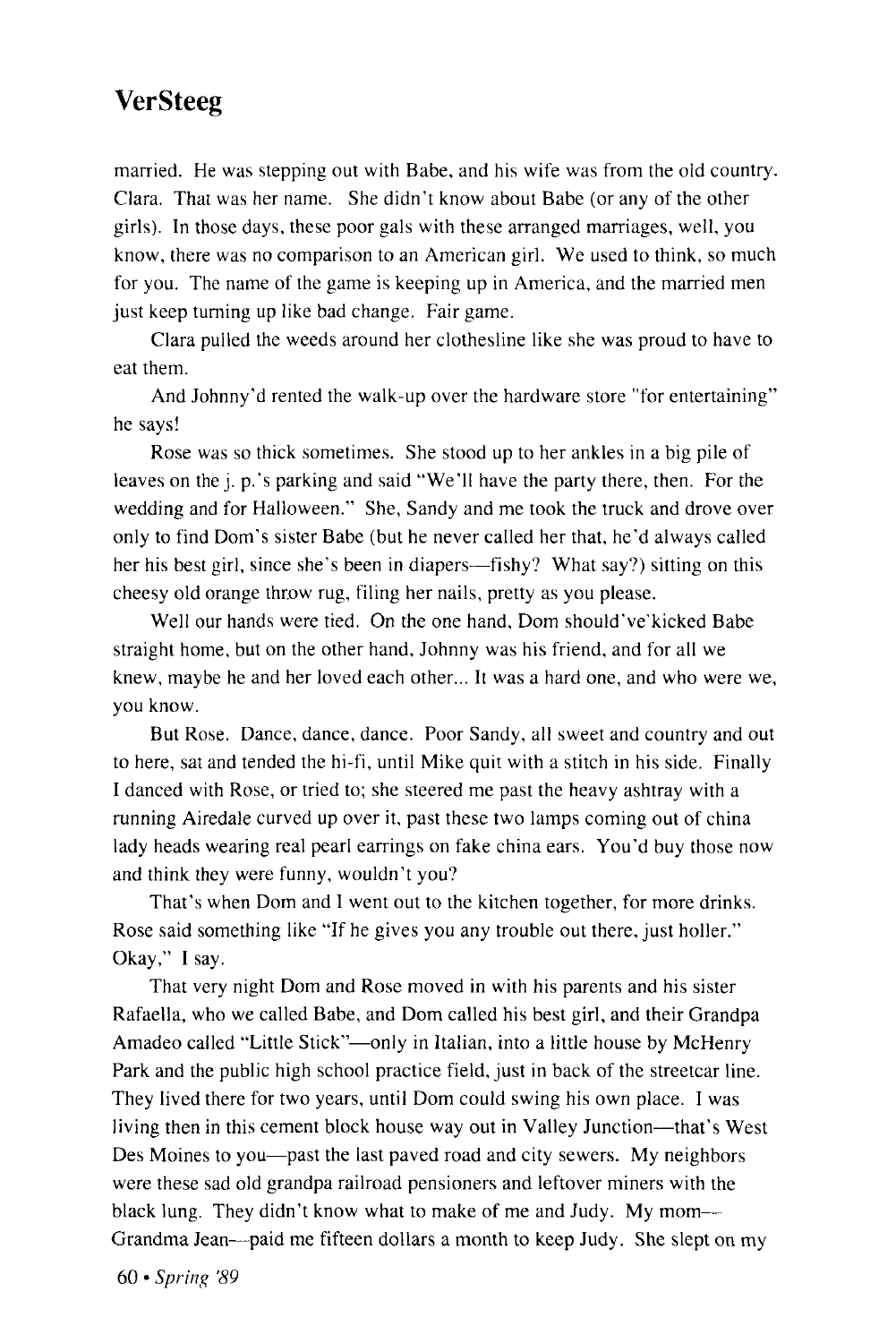## Keeping Up In America

couch. Grandma Jean didn't have room for Judy after she found Fred McConkey sitting the cocktail lounge at Air Lanes. Never knew Fred either, honey and you didn't know Bub or Frank neither. Grandma Jean has always attracted these old salesman types, and when she got 'em, boy, she'd do anything to keep 'em. Fred made her throw out all her pots and pans! He said they caused cancer!

In the kitchen, Dom was all teed off about Babe and Johnny. He kept opening the cupboards, one after the other, leaving them open, getting madder and madder. I wish you could've seen this place. Pretty gloomy place for some old married Serb to do his business with little girls. All these awful drawers and doors and cupboards painted like, a combination of shit and canned salmon. All completely empty. There was nothing. Not just no pots and pans. Not just no collandars and roasters or copper-bottom skillets. Just these dark caves, and there wasn't any light in there. There was one bulb for the whole place, and you'd carry it with you to the loo; Christ, what a mess.

Dom was saying something like "It doesn't take a fool to see what's going on here," and I was saying I was sorry.

But I really wasn't, you know? I mean, sure, Johnny was married, and Babe was just a girl, but—well, a girl needs a teacher, yes? And there's nothing like an older man, he goes slower, I guess, and with Johnny, he was such a shit, always yelling and taking charge. It was thrilling. Don't you think.

Dom and I started arguing. Oh, Baby! Uncle Dom and I could never agree on anything—even in goddamn grammar school, pardon my French, the three of us fought. Rose and Dom and me, every day at recess, all recess long, Rose was on him like paste on paper, and I followed them around, kicking up the asphalt. "Dommie!" I yelled "Stop hurting Rose!" "I'm fine, I'm fine" Rose yells, "Just kick him!" Even then he was sweet on Rose; he paid about as much attention to me as a sweat bee at a spigot.

That night, Dom grabbed me and damn near broke my arm, skidded me back up against the icebox.

"Leave go," I'm whispering, with all of the others out in the other room.

And, I'm looking at the little bones in his neck, and his Adam's apple. Thinking about Babe and Rose and what time of the month it is. Whether he could make love to me.

Don't be surprised Rosemary. The fifties weren't so boring. I was twentyfive years old, a good looking woman. He was a damn dreamboat. And maybe I thought, making love with Dom would be like—hurting Tanta Rose. Or even making love to her.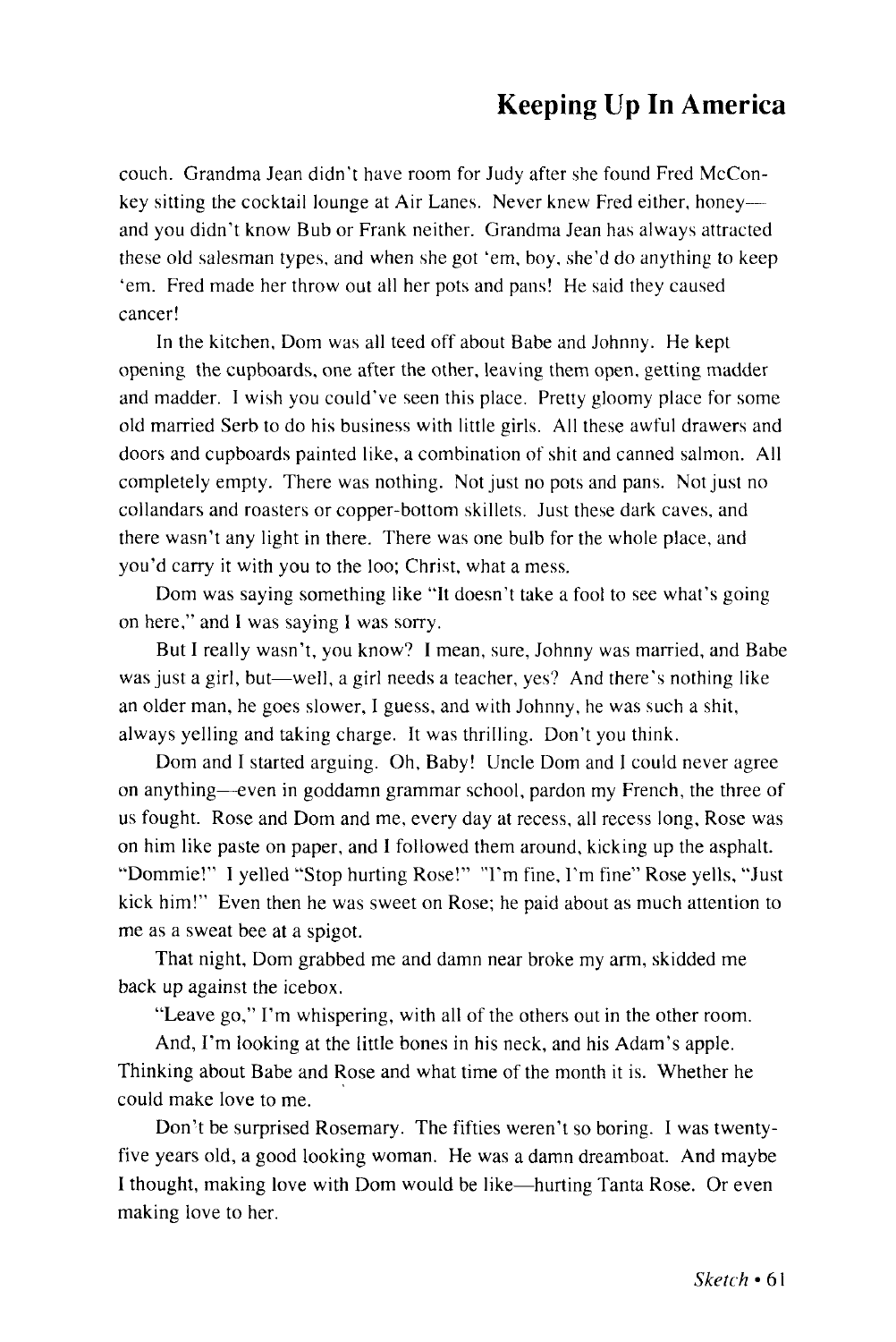#### **VerSteeg**

But that's when it started.

Dom slung me over his shoulder like a sack, and started twirling me around and around, and I couldn't breathe we were going so fast. This smell came up like sweat and cigarettes and gin—all that gin! It smelled like peat. I kept calling him a flathead wop. "Put me down!"

And he finally put me down. We stood there laughing at each other, 'cause we were both staggering like bums and had forgotten what we'd been arguing about. "I forget we're not slugging out in the cinders anymore," he says.

Wham! There was this thud from the living room, and Rose yells "Cut her off," and Babe saying "I'm all right, I'm all right, I'm all..." The music stopped and Dom comes to me and kisses me, pushing me back against the icebox.

You girls don't have to worry about having babies anymore, do you? It's a wonderful thing, this Pill, no matter what the Church says. But it's changed sex for the worse, too. There was always this—I don't know, a feeling like you were just tossing *everything* to the wind, this risk was like someone else standing outside it all, watching you. You were giving more then.

"I need a drink." I pulled away and knocked down this shot, just like Tanta Rose'd taught me (She drank like a sailor, Rosemary.), wrist and neck stiff, only your throat moves, like a heart beating.

"You need a man," Dom says, and opens his arms to me.

It started out sweet, doll, it was easy. Staring out through my hair, holding onto his neck. There was a vein in his head that was—ticking—like a clock. I remember thinking I could make love with Dom and Rose and Johnny, hell, with Mike and Sandy, Babe and Judy...that I was so drunk and it was so dark and I was sad, but happy, too—like making love to the world.

Then Dom couldn't. We tried everything we knew, but poor Uncle Dom stayed just plain limp.

I thought about Rosie.

Nothing.

I could see her nappy hair and her damn spaniel eyes.

More nothing.

Dom says, "I love Rose."

I said I did too. We stared at each other.

He leaps up "What do we do? What do we do?" He's pulling his pants up and I'm skating around the floor looking for my panties, and he's knocking his head against his hands and saying we should come clean to Rose. I say "What we need to do is to *love* Rose." You know? She needed both of us.

So I stood up and said "Come on. Mind yourself."

We went out to see Rose.

62 • *Spring '89*